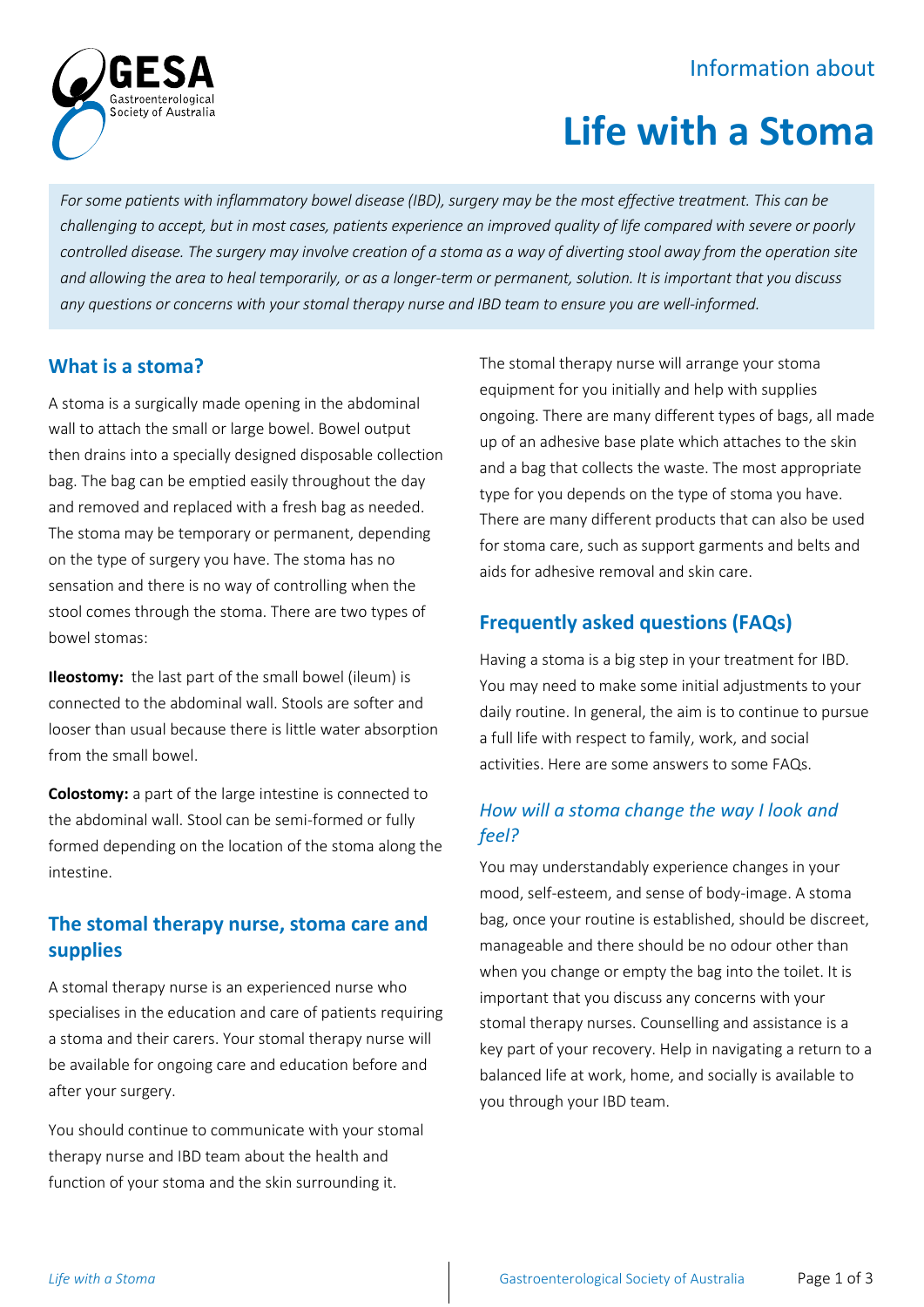#### *Can I still stay physically active with a stoma?*

Initially, you will be able to do gentle exercise, but you should avoid any strenuous activity or heavy lifting for about 4 weeks after the surgery. Over time, you may be able to return to your normal level of activity through a gradual increase in core strength and fitness. Contact sports may be possible, as may water sports.

#### *How will a stoma affect my sexual life?*

It is completely natural to be worried about how a stoma may impact your sexual health, but with the right guidance, you and your partner should be able to adjust to this over time. If you are having difficulty with sexual function, please discuss this with the IBD team. Effectiveness of the oral contraceptive pill may be affected by the type of surgery that you have, so please discuss this with your IBD team. You can also refer to the [Sexual Health and IBD information sheet](https://www.gesa.org.au/education/patient-resources/) for further information.

#### *What is the impact of a stoma on fertility and pregnancy?*

It is still possible to become pregnant with a stoma. It is important your disease activity is well under control prior to conception. If you are planning on having a family, please inform your IBD team of this early so that they can work together to optimise your management and discuss the timing and type of surgery that may be needed.

#### *Can I travel with a stoma?*

Having a stoma does not prevent you from travelling. It is advisable to discuss your plans with your IBD team including your surgeon and stomal therapy nurse. They will help ensure you are well-equipped and prepared for any flights and locations you may visit and know how to care for your stoma while travelling. You should take ample supplies for the duration of the trip and consider splitting them between checked and carry-on luggage to reduce the risk of lost baggage. In general, it is advisable to hold off on air-travel until at least 6 weeks after formation of a stoma.

If you experience an episode of gastroenteritis whilst away, it is important to ensure that you are well-hydrated and have a plan that you have discussed with your IBD team should it be necessary to seek medical assistance. Being prepared for travel is essential and your IBD team will help you with this.

For more information, please visit: [Travelling with a](https://www.stomaltherapy.com/documents/PEP_travelling_with_a_stoma_2017.pdf)  [stoma](https://www.stomaltherapy.com/documents/PEP_travelling_with_a_stoma_2017.pdf)

### *Will I have to buy my own stoma equipment and where can I source it?*

Medicare will cover the costs of stoma equipment and appliances through the Stoma Appliance Scheme. Apart from a small yearly membership fee to a stoma association and postage of your monthly supplies, there are no out-of-pocket expenses. Your stoma therapy nurse will arrange this for you following your surgery. If you are not covered by Medicare, please speak to your stoma therapy nurse and IBD team about how funding can be obtained.

#### *Will a stoma change the way I take medications?*

There are many factors that influence how well a medication is absorbed in the gastrointestinal tract, including: the type of stoma you have, the amount and part of bowel removed, and the health of the remaining bowel. Most medication is absorbed at the start of the small bowel, but controlled release medication is often absorbed in the large bowel. Therefore, medication changes are more likely to be needed in patients with an ileostomy rather than a colostomy.

Your IBD team will work with you to review your medications and make any dose adjustments if needed. You may be asked to change medication dose or formulation, for example, from a tablet to a liquid or from a controlled release product to an immediate release product. Do not crush or manipulate your medications without discussing with your health professionals, as not all medications can be modified.